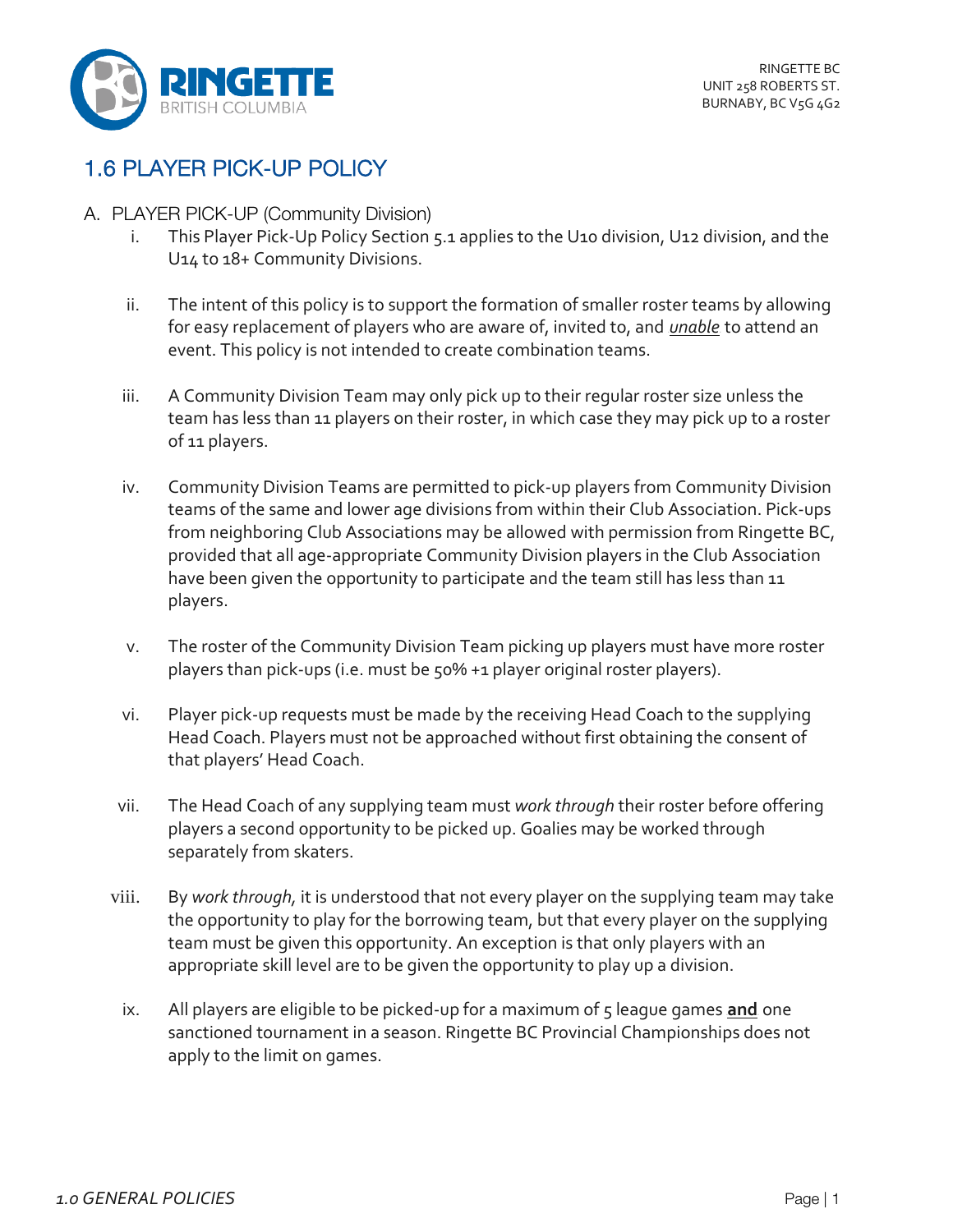- x. If a player plays with a team of the same or higher age division of play in a second tournament or six or more league games, the team will forfeit these games. Such player will not have the right to become a member of that team and must return to their original team.
- xi. This policy applies to league play and sanctioned events.
- xii. Any player pick-up requests for sanctioned tournaments must also meet the sanctioned tournament guidelines for player pick-up rules.

## B. PLAYER PICK-UP (Competitive Division)

- i. This Player Pick-Up Policy Section 1.4 applies to the U14-18+ Competitive Divisions.
- ii. Competitive Division teams are permitted to add affiliate players to their team rosters for the season.
- iii. Each team may have up to three  $(3)$  affiliate players and one  $(1)$  affiliate goalie for a total of four affiliate players on their roster. Affiliate players must have participated in evaluations for the Competitive Division to be affiliated.
- iv. Affiliate players must be declared to Ringette BC by the Player Registration Roster deadline for the appropriate division.
- v. Affiliate players may participate in league play, exhibition play, and tournament play.
- vi. Affiliate players are able to participate in an event to replace an absent player(s) or to an injured player(s) with the exception of Provincial Championships, Western Canadian Ringette Championships (WCRC's) when teams may only use affiliate players to replace an athlete who has sustained a season-ending injury or other Ringette BC approved extenuating circumstance.
- vii. Affiliate players may participate in a total of 10 games with the Competitive team, which includes all league play and tournament play. Players cannot exceed 10 games; however, Provincials and WCRC can be in excess of the 10 games as affiliates can only participate to replace an injured athlete or other Ringette BC approved extenuating circumstance.
- viii. In the event a team uses an affiliate in excess of 10 games, the team will forfeit the games. The player will not have the right to become a member of that team and must return to their original team.
- ix. 18+ Competitive teams may list affiliate players from one Competitive age division below or an 18+ Community Division player.
- x. Affiliate Player Eligibility U14, U16, U19:
	- a. The player must: